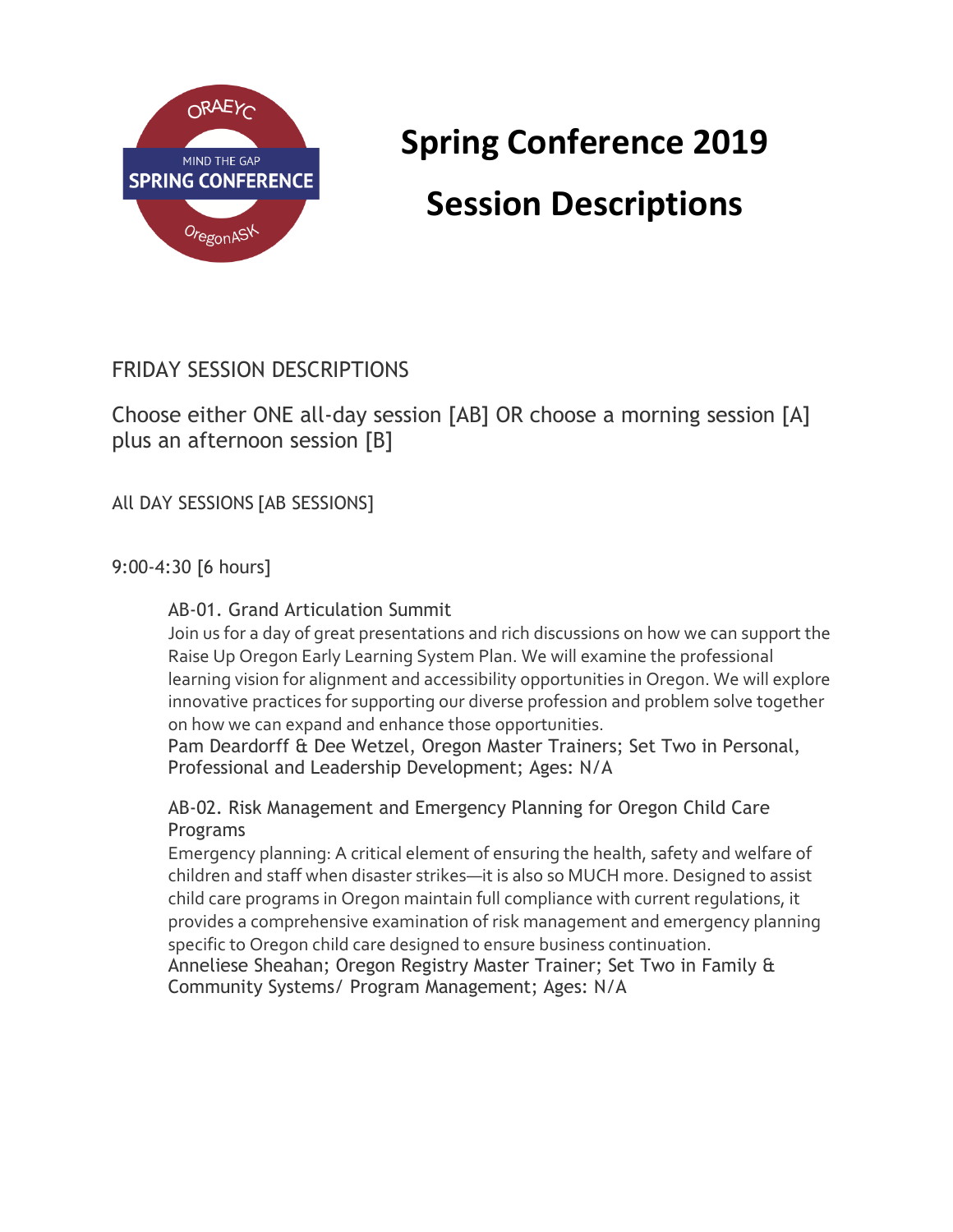# FRIDAY MORNING [A SESSIONS]

# 9:00-12:15 [3 hours]

A-03. Research to Action: Creating Environments for Infants and Toddlers That Build the Foundation for Executive Function Life Skills

This interactive training explores research-based aspects of development of executive function life skills within the context of neuroscience of infant and toddler brain development beginning prenatally. Topics covered include emotional regulation, empathy, impulse control, resilience, and evidence-based methods for promoting these fundamental developmental skills. Training methods will include, small and large group discussion, didactics, and video.

Sherri Alderman, Oregon Registry Master Trainer; Set Two in Human Growth & Development/Understanding & Guiding Behavior; Ages: 0-5

A-04. Music and Movement for Infants and Toddlers: It's Brain Science Discovering the power of music and movement for development in infants and toddlers

Positive Behavior Interventions and Support (PBIS) is a research-based framework that is most successful when applied across all contexts of a student's school and afterschool experiences. In this session, participants will learn the basic components of a PBIS system and how afterschool staff can integrate PBIS strategies into their program. Jenny Chavez, Oregon Master Trainer; Set Two in human Growth & Development; Ages: o-3

## A-05. PBIS Basics for Afterschool Providers

Positive Behavior Interventions and Support (PBIS) is a research-based framework that is most successful when applied across all contexts of a student's school and afterschool experiences. In this session, participants will learn the basic components of a PBIS system and how afterschool staff can integrate PBIS strategies into their program. Susan Zundel, Oregon Master Trainer; Set One in Understanding and Guiding Behavior; Ages: 5-17

A-06. Boys Can Make You A Better Teacher: Understanding how boys (and some girls) learn, play, relate, and communicate

We must reserve the alarming trend of boys being expelled from preschool and lagging behind academically. Frustrated with active boys who can't seem to sit still or listen? Wish you had more time to teach rather than just manage behavior? Discover how to match activities and learning environments to the distinct learning style of boys. Janet Allison, Oregon Master Trainer; Set Two in Human Growth and Development; Ages: N/A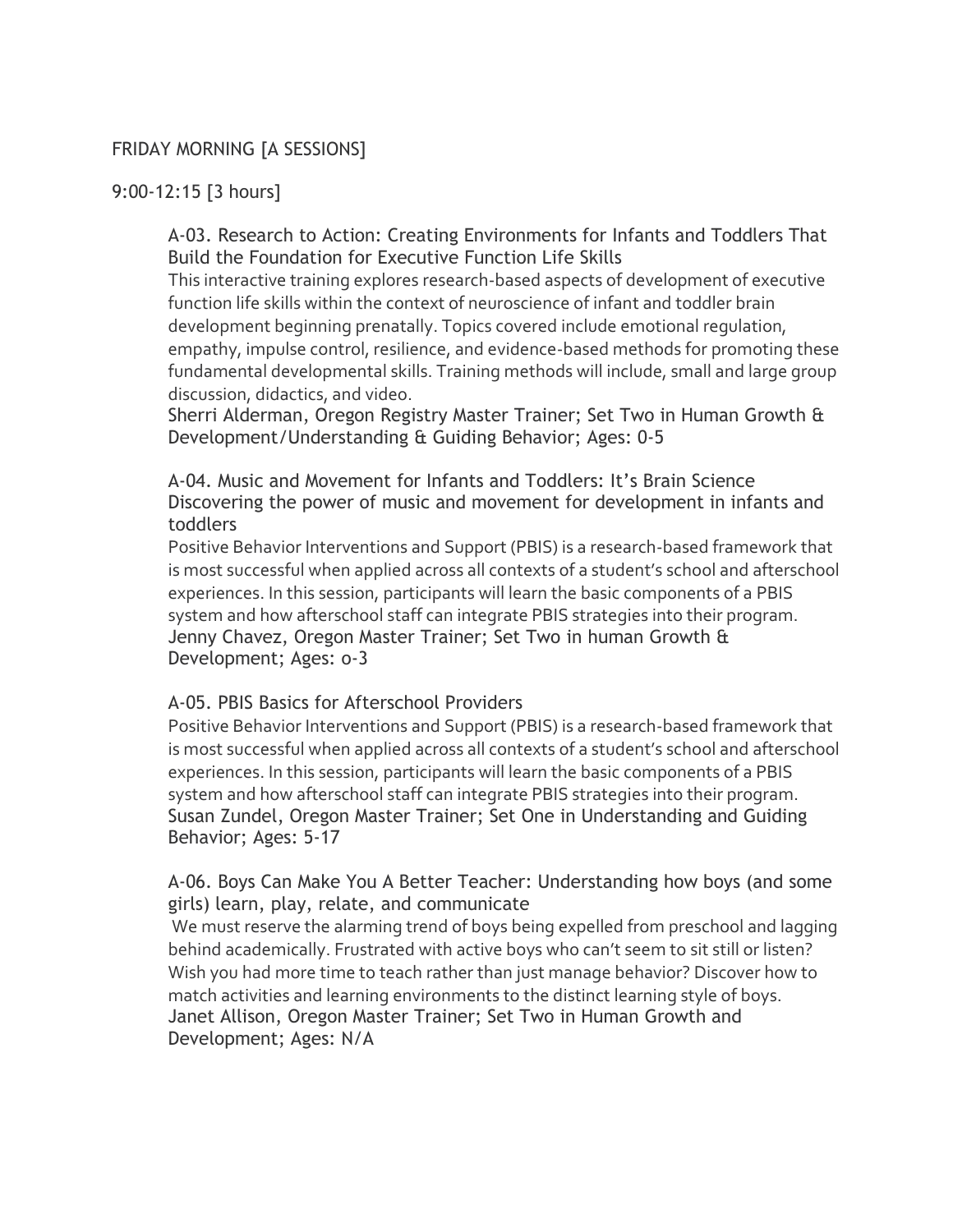# FRIDAY AFTERNOON [B SESSIONS]

## 1:15-4:30 [3 hours]

## B-10. We Dig Dirt

Discover effective ways to facilitate meaningful infant/toddler learning experiences that are inspired by nature. We will examine and design outdoor play spaces for infants and toddlers and explore ways to link observations, documentation and assessment of children to help plan space, materials and next opportunities for each child. Many practical ideas for helping infants and toddlers grow up with a sense of wonder will be shared.

Debbie Buta, Oregon Master Trainer; Set Two in Learning Environments & Curriculum; Ages 0-3

#### B-11. EI/ECSE Alphabet Soup: How It Can Nourish Your Program

Every field has its own jargon. Early Intervention/Early Childhood Special Education (EI/ECSE) is no exception. In this interactive session, we will examine the individual Family Service Plan: What they look like, how to read them and how to utilize the information to benefit the children in your care.

Melinda Benson, Oregon Master Trainer; Set Two in Diversity; Ages: 0-5

## B-12. Understanding Power Dynamics, Microaggressions, and Cultural Responsiveness in Service Work

This workshop is for anyone in any sector working with communities of color, vulnerable or underserved populations. We will define the vocabulary of microaggression and other power dynamics that often permeate direct service interactions. We will specifically address cultural and racial factors in how power dynamics and interactions are formed. As part of these topics, we will address how our practice can become more culturally responsive.

Anna Vo, Set One in Diversity, Ages: N/A

#### B-13. Introduction to the Environment Rating Scales (ERS)

What are the Environment Rating Scales (ERS) and how are they being used in Oregon's Spark? This introductory training will provide an overview of the ERS assessments. The Training will include discussion of the three basic needs of children addressed in the ERS scales and how the assessments will be used to support culturally responsive program planning.

Cori Brownell & Lacey Davis, Oregon Master Trainers; 2 hours in Set One in Observation & Assessment, Ages: All

Note: This session is only 2 hours long. We are working on an additional 1 hour Set One option for the last hour- please stay tuned!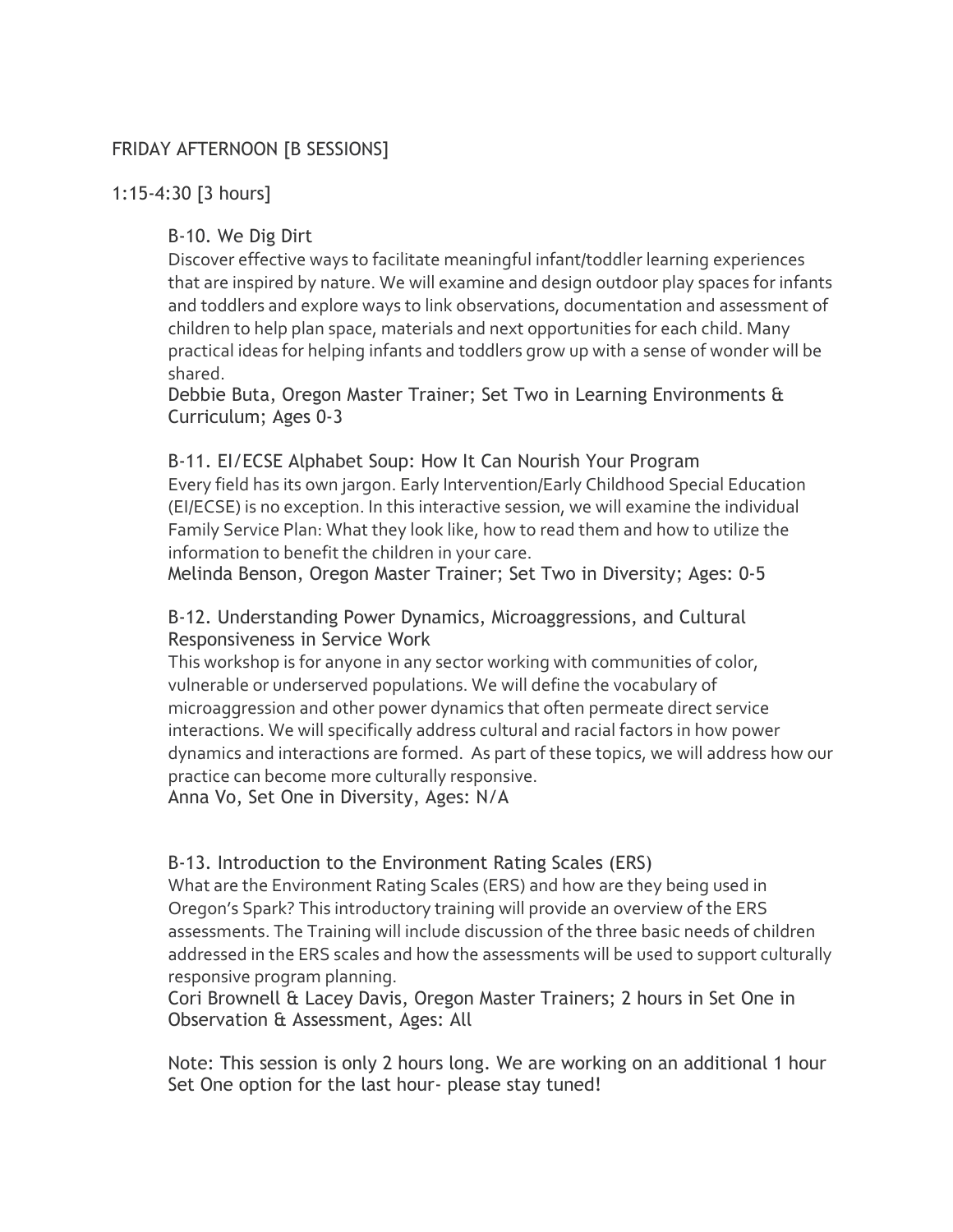# SATURDAY SESSION DESCRIPTIONS

MORNING SESSIONS—Choose Either:

Keynote [C session] + 2 Hour Morning [D session] --OR-- 3 Hour Morning [CD session, NO keynote] --OR-- Keynote [C session] + 5 Hour All Day Session [DE session]

8:45-9:45 [C sessions, 1 hour]

C-15. KEYNOTE: Keynote: Imagination Yoga - Inspiring Kids to Move In this fun and interactive keynote you will be introduced to Imagination Yoga and the many benefits of introducing yoga to young children. You will learn developmentally appropriate kids yoga poses, 1 adventure (kids yoga flow) supporting literacy and activities to intentionally practice kindness, calm and concentration. Integration ideas for directors, teachers, home-visitors and parents are introduced and self-care strategies for participants are explored.

Presenters: Jessica McClintic and Jamie Dix, Set One in Learning Environments & and Curriculum, Ages: ALL

9:00 – 12:15 [CD sessions, 3 hours—Does NOT attend Keynote]

CD-23. Creating Positive Interactions in Spite of Our Biases and Temperaments As humans, we are biased on one way or another. What we do with those biases can greatly affect adult-child interactions. During this session you will explore your personal biases and temperament traits to discover how they alter your ability to meet the diverse needs of children.

Crystal Persi, Oregon Master Trainer; Set Two in Diversity; Ages: N/A

## 10:00 – 12:30 [D sessions, 2 hours following keynote]

D-20. Promoting a Sense of Self in Infants and Toddlers This session will describe what sense of self means for infants and toddlers and identify different ways adults can help promote sense of self for young children. Debbie Buta, Oregon Registry Master Trainer; Set One in Human Growth & Development, Ages 0-3

D-21. CANCELLED How can we support Gender-Expansive Children in Preschool?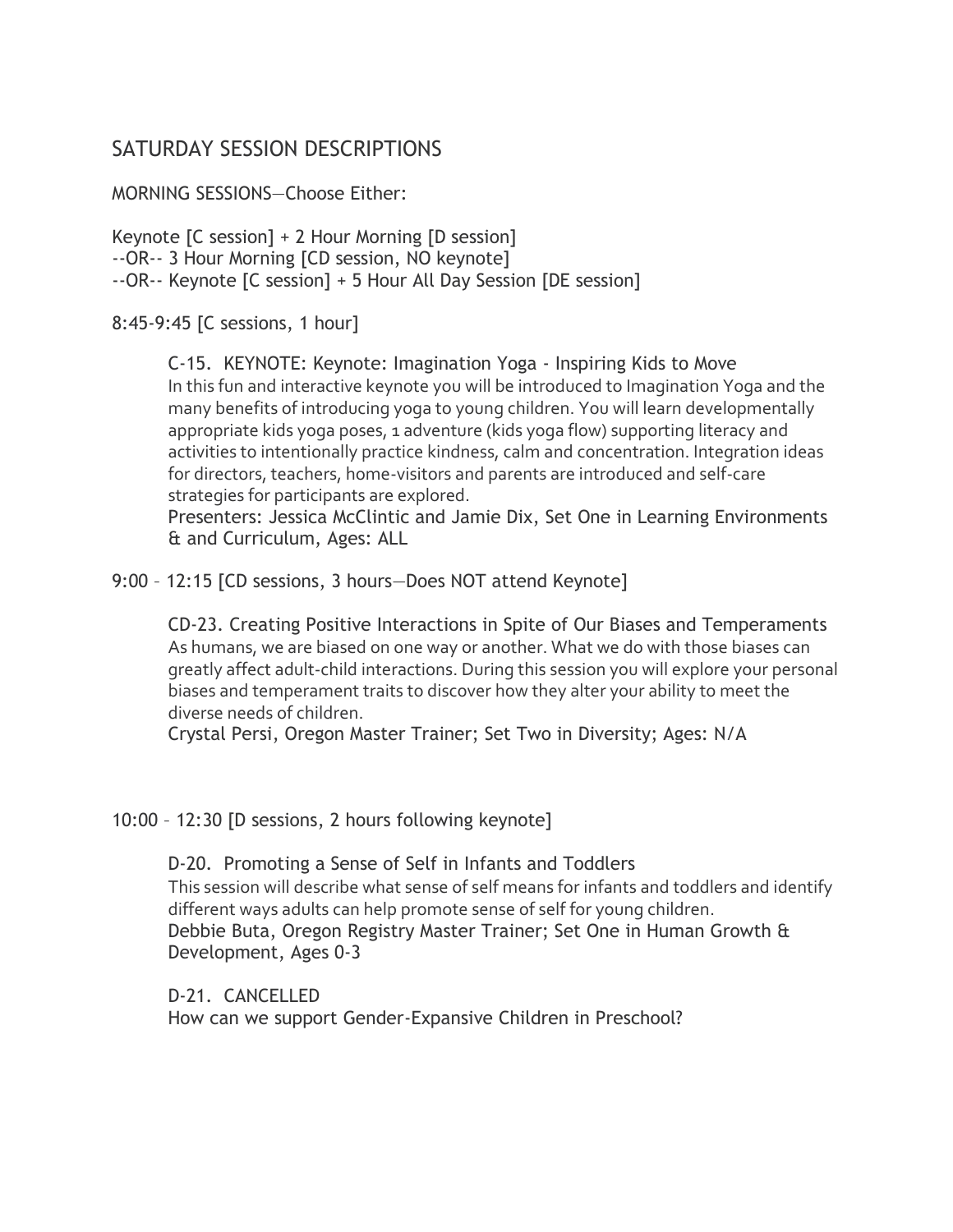D-24. Let's Wrestle! Supporting Rough and Tumble Play in Your Classroom Teachers and parents often wonder: Is rough and tumble play dangerous? Does it make children more aggressive? Is there a place for rough play in our home, or in our school? Join us as we explore the many benefits-physical, cognitive, and social-of this vital play engaged in by young children of all ages. Participants will learn supportive guidance strategies and guidelines for safe physical environments as we deepen our understanding of the positive role symbolic aggression plays in children's growth and development.

Stephen Karmol, Oregon Master Trainer; Set One in Understanding and Guiding Behavior; All Ages

# D-25. Exploring Perspectives on Family Engagement

Families are unique and family engagement looks different in every community. In this session participants will explore varying perspectives on family engagement and successful strategies for diverse communities.

Susan Zundel, Oregon Master Trainer, Set Two in Family Community Systems Ages: N/A

# D-28. Introduction to the Environment Rating Scales (ERS)

What are the Environment Rating Scales (ERS) and how are they being used in Oregon's Spark? This introductory training will provide an overview of the ERS assessments. The Training will include discussion of the three basic needs of children addressed in the ERS scales and how the assessments will be used to support culturally responsive program planning.

Cori Brownell, Set One in Observation & Assessment, Ages: All

# D-27. **Comprensión y desarrollo de la regulación emocional**

El enfoque de este entrenamiento es entender lo que supone la regulación emocional. Se analizarán los 5roductive detonantes de estrés personal y en el trabajo. Los participantes conocerán algunas herramientas para la identificación y 5roductive de las emociones de una manera sana y 5roductive, de igual manera se ofrecerán técnicas de regulación emocional para niños de entre 2 y 4 años de edad.

Maruka Sada, Mental Health Therapist; Set One: Understanding and Guiding Behavior; Ages 2-5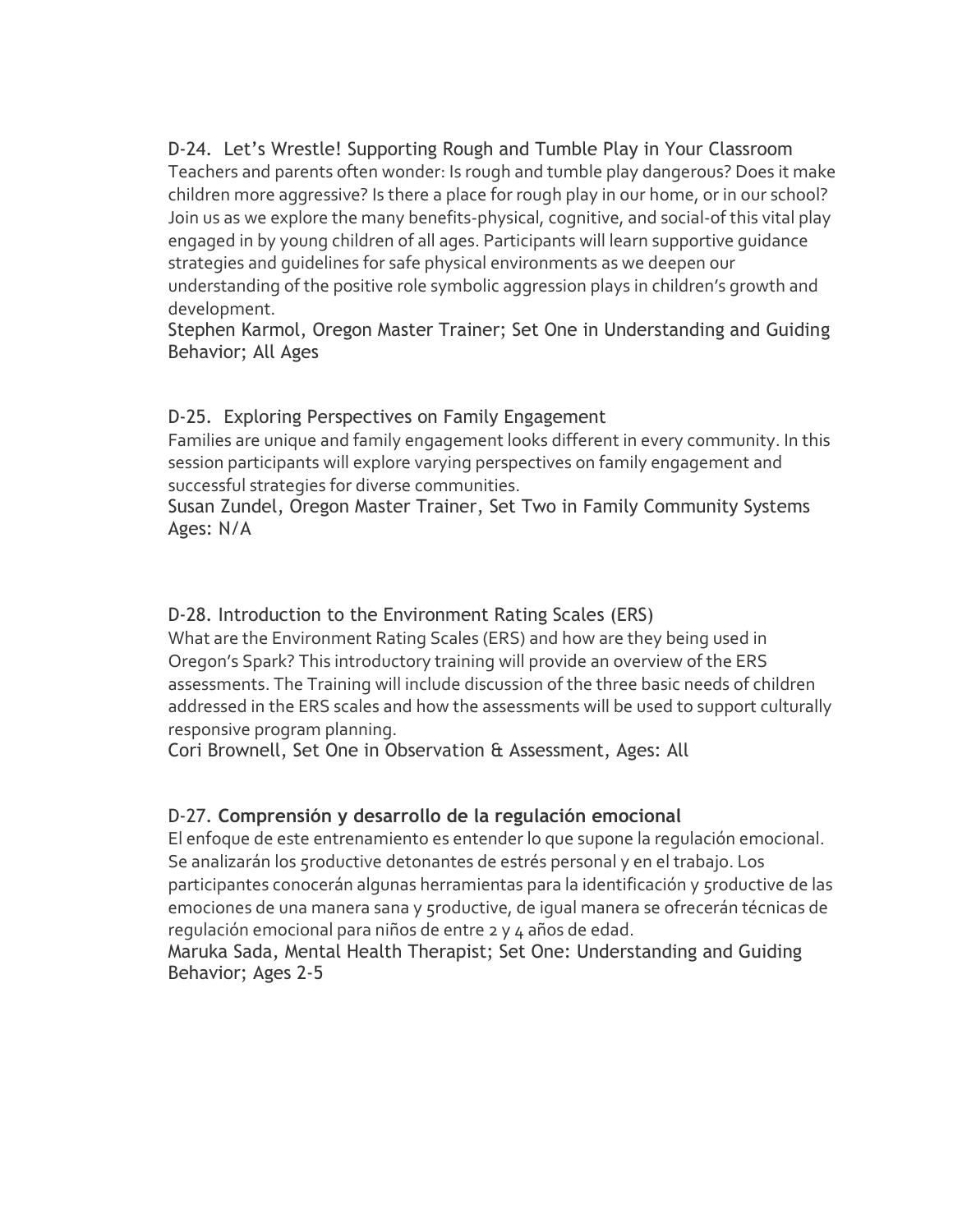10:00 – 4:30 [DE sessions, 5 hours following keynote]

# DE-22. Leap into Science + Preschool Art

This training prepares educators to host Leap into science: wind workshops for children 3-10 and their families. This training introduces educators to the two workshops for children, as well as strategies for facilitating science and literacy learning in family workshops. Educators will practice facilitation techniques, and explore resources to lead Leap into Science programs.

Rachel Kessler, Oregon Master Trainer; 4 hours Set Two in Learning Environments & Curriculum; Ages 3-10

[Note: this session is only 4 hours. If you would like an additional hour, you may stay behind for a bonus training on preschool art for 1 hour Set 1 in Learning Environments and Curriculum

DE-26. School Age Summer Programs: The Happiest Place on Earth (Part 1) In this session participants will review best practices for summer camp planning for school-aged children and discuss potential pitfalls before they happen. From the logistics of daily scheduling, to the big picture "wow" moments, we will work together so that you feel confident and ready to plan for three months of summer fun for your kids and staff.

Aiko Sato, Set One in Program Management; Ages 5-17

DE-26. School Age Summer Programs: The Happiest Place on Earth (part 2) In this session participants will go beyond the basics of summer program logistics to plan an unforgettable summer learning experience. We will explore the details of content, scheduling, and engagement that make going to the summer program as fun and memorable as a trip to the amusement park.

Aiko Sato, Set Two in Program Management, Ages 5-17

# AFTERNOON SESSIONS [3 hours] Choose **One** E session:

1:30 – 4:45 [E sessions, 3 hours]

E-31. **Examinando y aplicando las influencias culturales en el comportamiento desafinante (**Examining and Applying Cultural Influences to Challenging Behaviors)

Participantes examinarán la influencia de la cultura en el desarrollo de la identidad y el comportamiento de los niños. Explorarán el papel de la familia y la cultura en el comportamiento y desarrollarán actividades culturales para promover la conducta positiva. Participantes desarrollarán estrategias para obtener más información acerca de la influencia de la cultura en el comportamiento desafiante de los niños en sus programas.

Juanita Estrada, Rocio Baker, Oregon Master Trainers, Set Two in Understanding and Guiding Behavior; Ages 3-5